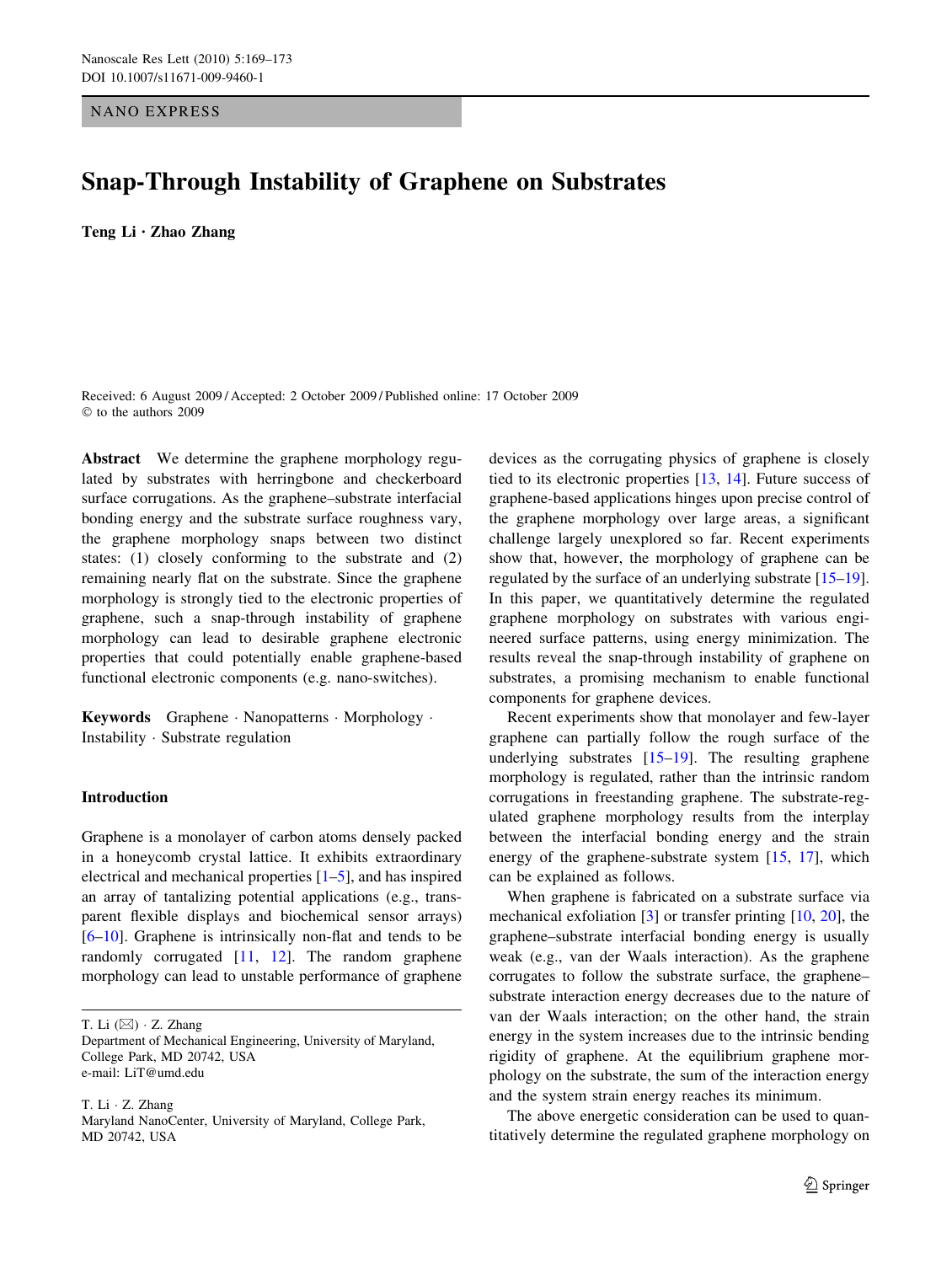<span id="page-1-0"></span>a rough substrate surface. Furthermore, with a systematic understanding of the governing mechanisms of substrateregulated graphene morphology, we envision a promising strategy to precisely pattern graphene into desired morphology on engineered substrate surfaces. In this paper, we illustrate this strategy by determining the regulated graphene morphology on two types of engineered substrate surfaces: herringbone corrugations and checkerboard corrugations (Fig. 1). These substrate surface features can be fabricated via approaches combining lithography [[21,](#page-4-0) [22\]](#page-4-0) and strain engineering [\[23](#page-4-0), [24\]](#page-4-0).

### Computational Model

The graphene–substrate interaction energy can be determined by summing up all van der Waals forces between the graphene carbon atoms and the substrate atoms. The van der Waals force between a graphene–substrate atomic pair of distance  $r$  can be characterized by a Lennard–Jones pair or distance *r* can be characterized by a Lemnard–Jones pair<br>potential,  $V_{LJ}(r) = 4\varepsilon(\sigma^{12}/r^{12} - \sigma^6/r^6)$ , where  $\sqrt[6]{2\sigma}$  is the equilibrium distance of the atomic pair and  $\varepsilon$  is the bonding energy at the equilibrium distance. The number of atoms over an area dS on the graphene and a volume  $dV_s$  in the substrate are  $\rho_c dS$  and  $\rho_s dV_s$ , respectively, where  $\rho_c$  is the homogenized carbon atom area density of graphene that is related to the equilibrium carbon–carbon bond length l by betated to the equilibrium carbon–carbon bond length t by  $\rho_C = 4/(3\sqrt{3}l^2)$ , and  $\rho_s$  is the molecular density of substrate that can be derived from the molecular mass and mass density of substrate. The interaction energy, denoted by  $E_{\text{int}}$ , between a graphene of area S and a substrate of volume  $V<sub>s</sub>$  is then given by

$$
E_{\rm int} = \int_{S} \int_{V_{\rm s}} V_{\rm LJ}(r) \rho_{\rm s} dV_{\rm s} \rho_{\rm c} dS. \tag{1}
$$

Since Lennard–Jones potential decays rapidly beyond equilibrium atomic pair distance,  $E_{int}$  can be estimated by adding up the van der Waals forces between each graphene carbon atom and the substrate portion within a cut-off distance from this carbon atom. If the cut-off distance is large enough, such an estimate of interaction energy



Fig. 1 Schematics of substrate surface corrugations: a herringbone and b checkerboard

converges to the theoretical value of  $E_{int}$ . In all simulations reported in this paper, a cut-off distance of 3 nm was used and shown to lead to variations in the estimated value of  $E_{\text{int}}$  less than 1%.

We have developed a Monte Carlo numerical scheme to compute the multiple integrals in Eq. 1, as summarized below  $[25]$  $[25]$ . For the *i*th graphene carbon atom, *n* random locations are generated in the substrate portion within the cut-off distance from this carbon atom. The interaction energy between this carbon atom and the substrate is estimated by

$$
E_i = (\rho_s V_s/n) \sum_{j=1}^n V_{\text{LJ}}(r_{ij}),
$$
\n(2)

where  $r_{ij}$  is the distance between the *i*th graphene carbon atom and the jth random substrate location. Equation 2 is evaluated at m equally spaced locations over the graphene of area S. The graphene–substrate interaction energy over this area can then be estimated by

$$
E_{\rm int} = (\rho_{\rm c} S/m) \sum_{i=1}^{m} E_i.
$$
 (3)

As *n* and *m* become large enough, Eq. 3 converges to the theoretical value of  $E_{int}$ . In all simulations in this paper,  $n = 10^6$ ,  $m = 400$ .

The strain energy in the graphene–substrate system results from the corrugating deformation of the graphene and the interaction-induced deformation of the substrate. When an ultrathin monolayer graphene partially conforms to a rigid substrate (e.g.,  $SiO<sub>2</sub>$ ), the substrate deformation due to the weak graphene–substrate interaction is expected to be negligible. Also, when the graphene spontaneously follows the substrate surface under weak interaction (imagine a fabric naturally conforming to a rough surface) and is not subject to any mechanical constraints (e.g., pinning [[26\]](#page-4-0)), the in-plane stretching of the graphene is also expected to be negligible. Under the above assumptions, the strain energy in the graphene–substrate system can be reasonably estimated by the graphene strain energy due to out-of-plane bending, denoted by  $E_g$ . Effect of the above assumptions on results is to be further elaborated later in this paper. Denoting the out-of-plane displacement of the graphene by  $w_g(x, y)$ , the graphene strain energy over an area S can be given by

$$
E_{g} = \int_{S} D\left(\frac{1}{2}\left(\frac{\partial^{2}w_{g}}{\partial x^{2}} + \frac{\partial^{2}w_{g}}{\partial y^{2}}\right)^{2} - (1 - v)\left(\frac{\partial^{2}w_{g}\partial^{2}w_{g}}{\partial x^{2}} - \left(\frac{\partial^{2}w_{g}}{\partial x\partial y}\right)^{2}\right)\right) dS,
$$
\n(4)

where  $D$  and  $v$  are the bending rigidity and the Poisson's ratio of graphene, respectively.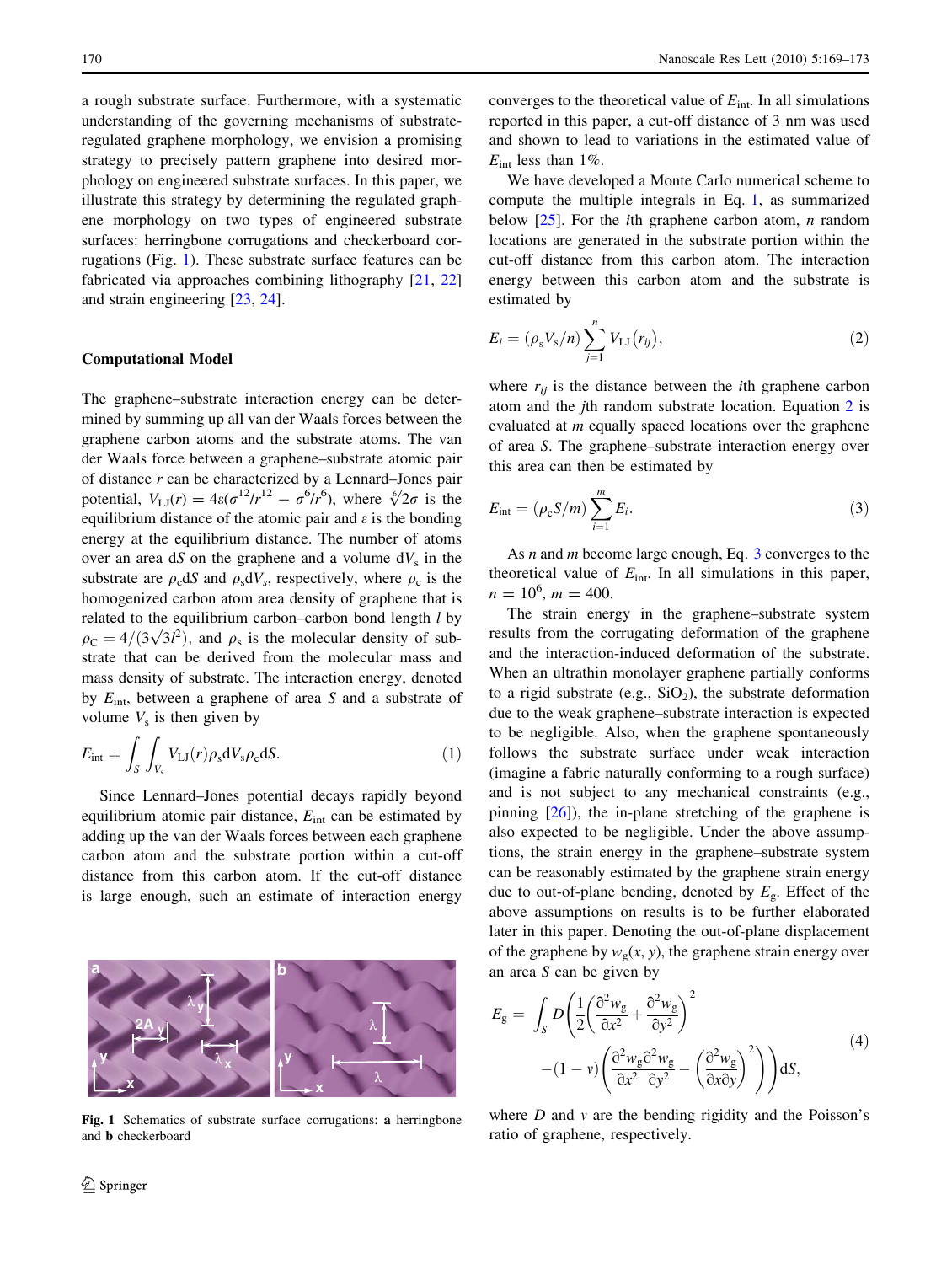The out-of-plane herringbone corrugations of the substrate surface (Fig. [1](#page-1-0)a) and the out-of-plane corrugations of the graphene regulated by such a substrate surface are described by

$$
w_s = A_s \cos((2\pi/\lambda_x)(x + A_y \cos(2\pi y/\lambda_y))) - h
$$
  
\n
$$
w_g = A_g \cos((2\pi/\lambda_x)(x + A_y \cos(2\pi y/\lambda_y))),
$$
\n(5)

respectively, where  $A_s$  and  $A_g$  are the amplitudes of the substrate surface corrugations and the graphene corrugations, respectively; for both the graphene and the substrate,  $\lambda_x$  is the wavelength of the out-of-plane corrugations,  $\lambda_y$  and  $A<sub>v</sub>$  are the wavelength and the amplitude of in-plane jogs, respectively; and  $h$  is the distance between the middle planes of the graphene and the substrate surface. Given the symmetry of the herringbone pattern, we only need to consider a graphene segment over an area of  $\lambda_{x}/2$  by  $\lambda_{y}/2$ , and its interaction with the substrate. By substituting Eq. 5 into Eq. [4](#page-1-0), the strain energy of such a graphene segment is given by

$$
E_{\rm g} = D\pi^4 A_{\rm g}^2 \Big( 6\pi^4 A_{\rm y}^4 + \lambda_{\rm y}^4 + 2\pi^2 A_{\rm y}^2 \Big( \lambda_x^2 + 2\lambda_{\rm y}^2 \Big) \Big) / \lambda_x^3 \lambda_y^3. \tag{6}
$$

As shown in Eq. 6, for a given substrate surface corrugation (i.e.,  $A_s$ ,  $A_v$ ,  $\lambda_x$  and  $\lambda_y$ ),  $E_g$  increases monotonically as  $A_{\rm g}$  increases. On the other hand, the graphene–substrate interaction energy,  $E_{\text{int}}$ , minimizes at finite values of  $A_g$  and h, due to the nature of van der Waals interaction. As a result, there exists a minimum of  $(E<sub>g</sub> + E<sub>int</sub>)$  where  $A<sub>g</sub>$  and h reach their equilibrium values. The energy minimization was carried out by running a customized code on a high performance computation cluster. In all computations,  $D = 1.41$  eV,  $l = 0.142$  nm,  $\rho_s = 2.20 \times 10^{28} / \text{m}^3$ ,  $\sigma = 0.353$  nm and  $A_s = 0.5$  nm, which are representative of a graphene-on- $SiO<sub>2</sub>$  structure [\[27](#page-4-0), [28](#page-4-0)]. Various values of  $\varepsilon$ ,  $\lambda_x$ ,  $\lambda_y$ , and  $A_y$  were used to study the effects of interfacial bonding energy and substrate surface roughness on the regulated graphene morphology.

#### Results and Discussion

Figure [2](#page-3-0)a plots the normalized amplitude of the regulated graphene corrugation,  $A_g/A_s$ , as a function of  $D/\varepsilon$  for various  $\lambda_x$ . Here  $\lambda_y = 2\lambda_x$  and  $A_y = \lambda_y/4$ . Thus, various  $\lambda_x$ define a family of substrate surfaces with self-similar inplane herringbone patterns and the same out-of-plane amplitude (i.e.,  $A_s$ ). For a given substrate surface pattern, if the interfacial bonding energy is strong (i.e., small  $D/\varepsilon$ ),  $A_{\varphi}$ tends to  $A_s$ . In other words, the graphene closely follows the substrate surface (Fig. [2](#page-3-0)b). In contrast, if the interfacial bonding is weak (i.e., large  $D/\varepsilon$ ),  $A_g$  approaches zero. That

is, the graphene is nearly flat and does not conform to the substrate surface (Fig. [2c](#page-3-0)). Interestingly, there exists a threshold value of  $D/\varepsilon$ , below and above which a sharp transition occurs between the above two distinct states of the graphene morphology. We call such a sharp transition the snap-through instability of graphene. The threshold value of  $D/\varepsilon$  increases as  $\lambda_x$  increases. For a given interfacial bonding energy,  $A_{\rm g}$  increases as  $\lambda_x$  increases. That is, graphene tends to conform more to a substrate surface with smaller out-of-plane waviness.

Figure [3](#page-3-0) shows the effect of in-plane waviness of the substrate surface on graphene morphology. Figure [3](#page-3-0)a plots  $A_g/A_s$  as a function of  $D/\varepsilon$  for various  $\lambda_y$ . Here  $\lambda_x = 6$  nm and  $A_y = \lambda \sqrt{4}$ . For a given substrate surface pattern, if the interfacial bonding energy is strong (i.e., small  $D/\varepsilon$ ),  $A_{\rm g}$  tends to  $A_{\rm s}$ . For a given interfacial bonding energy,  $A_{\rm g}$  increases as  $\lambda_{\rm v}/\lambda_{\rm x}$  increases. That is, graphene tends to conform more to a substrate surface with smaller in-plane waviness. In particular, when  $\lambda_v/\lambda_x$  is large (e.g., 100), the predicted graphene corrugation amplitude converges to that of graphene regulated by straight substrate surface grooves with the same  $\lambda_x$  and  $A_s$  [\[25](#page-4-0)]. Figure [3](#page-3-0)b further plots  $A_g/A_s$ as a function of  $D/\varepsilon$  for various  $A_y$  with fixed  $\lambda_x$  and  $\lambda_y$ . Similar effect of in-plane waviness of the substrate surface on graphene morphology emerges from Fig. [3](#page-3-0)b. Moreover, the snap-through instability of graphene, similar to that illustrated in Fig. [2](#page-3-0), is also evident in the results shown in Fig. [3](#page-3-0).

The snap-through instability of graphene on a substrate surface can be explained as follows. Figure [4](#page-3-0) plots the normalized total system energy as a function of  $A_{\rm g}/A_{\rm s}$  for various  $D/\varepsilon$ . Here  $\lambda_x = 9$  nm,  $\lambda_y = 2\lambda_x$  and  $A_y = \lambda_y/4$ . If the interfacial bonding energy is weaker ( $D/\varepsilon = 575$ ) than a threshold value, the total energy profile reaches its minimum at a small graphene corrugation amplitude  $A_{\rm g}/A_{\rm s} = 0.14$ . If the interfacial bonding energy ( $D/\varepsilon = 750$ ) is stronger than the threshold value, the total energy profile reaches its minimum at a large graphene corrugation amplitude  $A_o/A_s = 0.93$ . At the threshold value of  $D/\varepsilon = 650$ , the total energy profile assumes a double-well shape, whose two minima ( $A_g/A_s = 0.20$  and 0.91) correspond to the two distinct states of the graphene morphology on the substrate surface.

In the case of graphene regulated by a substrate surface with checkerboard pattern (Fig. [1b](#page-1-0)), the substrate surface corrugations and the regulated graphene corrugations are described by

$$
w_s = A_s \cos(2\pi x/\lambda) \cos(2\pi y/\lambda) - h
$$
  
\n
$$
w_g = A_g \cos(2\pi x/\lambda) \cos(2\pi y/\lambda),
$$
\n(7)

respectively, where  $\lambda$  is the wavelength of the out-of-plane corrugations for both the graphene and the substrate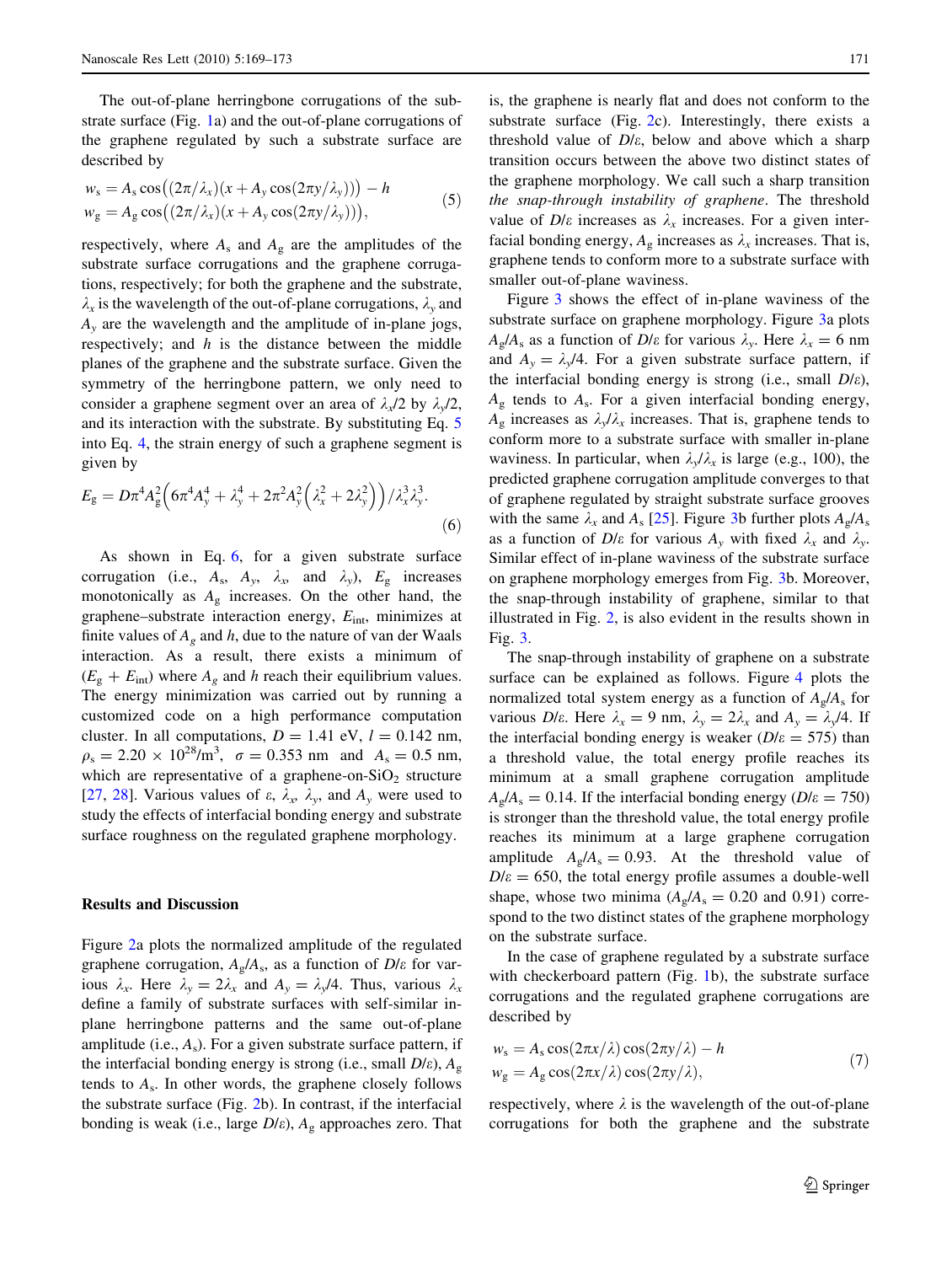Fig. 2 a  $A_{\rm g}/A_{\rm s}$  on substrates with herringbone surface corrugations as a function of  $D/\varepsilon$ for various  $\lambda_x$ . At a threshold value of  $D/\varepsilon$ , the graphene morphology snaps between two distinct states: **b** closely conforming to the substrate surface and c remaining nearly flat on the substrate surface



<span id="page-3-0"></span>



**Fig. 4** The normalized total system energy as a function of  $A_e/A_s$  for various  $D/\varepsilon$ . At a threshold value of  $D/\varepsilon = 650$ , the total system energy minimizes at two points, corresponding to the two distinct states of graphene morphology. Here  $\lambda_x = 9$  nm,  $\lambda_y = 2\lambda_x$  and  $A_{\nu} = \lambda_{\nu}/4$ 

surface. The numerical strategy similar to that aforementioned was implemented to determine the equilibrium amplitude of the regulated graphene morphology.

Figure 5 plots  $A_{g}/A_{s}$  regulated by the checkerboard substrate surface as a function of  $D/\varepsilon$  for various  $\lambda$ . For a given substrate surface roughness,  $A_{\rm g}/A_{\rm s}$  decreases as  $D/\varepsilon$ increases. For a given interfacial bonding energy,  $A_p/A_s$ increases as  $\lambda$  increases. On a substrate surface with checkerboard corrugations, graphene exhibits the snapthrough instability as well, which also results from the double-well shape of the system energy profile at the threshold value of  $D/\varepsilon$ , similar to that shown in Fig. 4. The threshold value of  $D/\varepsilon$  at the graphene snap-through instability increases as  $\lambda$  increases.

In this paper we focus on graphene morphology spontaneously regulated by substrate surfaces via weak



Fig. 5  $A_{\rm g}/A_{\rm s}$  on substrates with checkerboard surface corrugations as a function of  $D/\varepsilon$  for various  $\lambda$ . The insets illustrate the two distinct states of graphene morphology at the snap-through instability